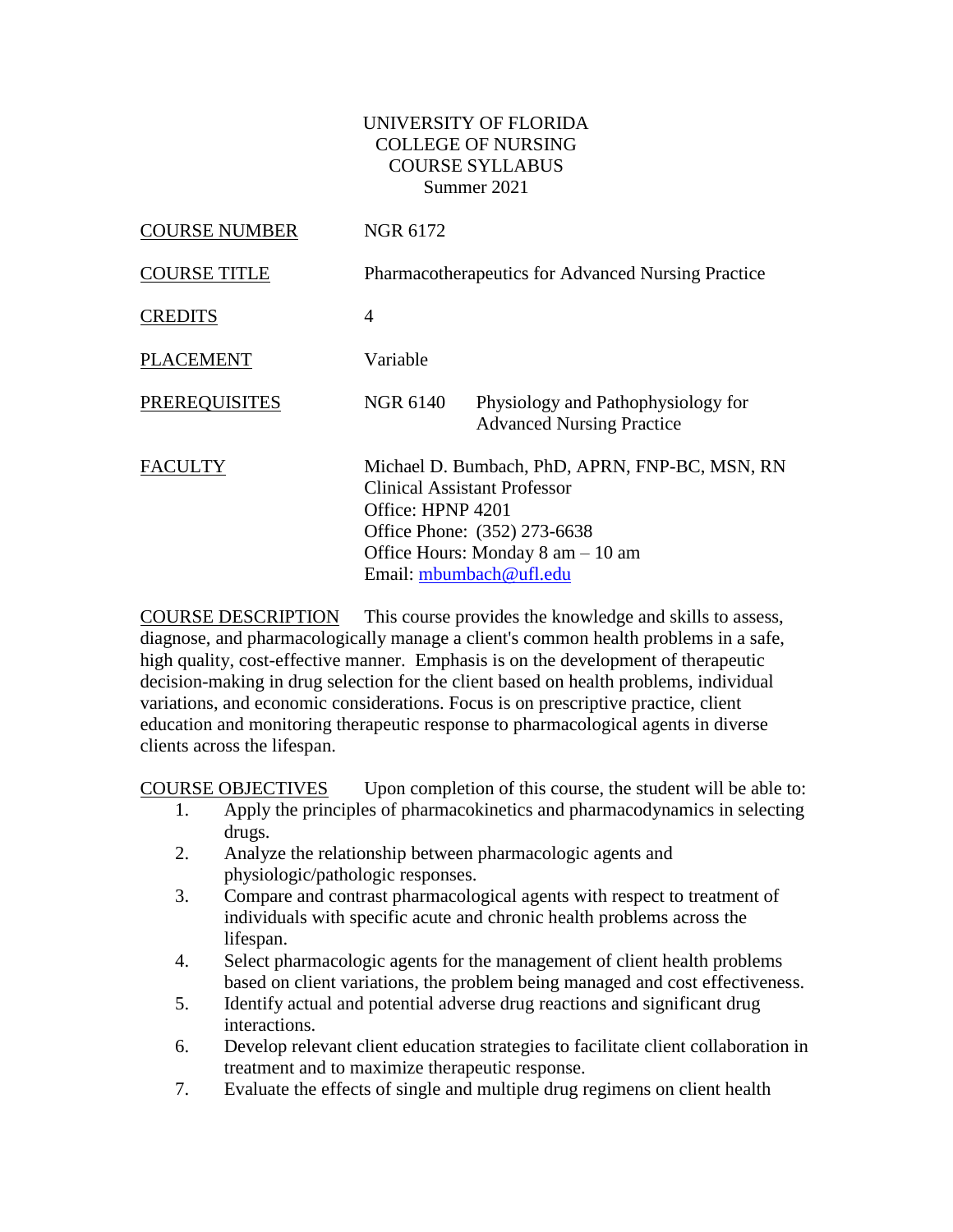status and functioning.

8. Evaluate the interactions of nonprescription therapies with prescription therapies.

| Faculty        | Section | Day       | Time         |
|----------------|---------|-----------|--------------|
| <b>Bumbach</b> | 7E59    | Web-based | Asynchronous |

This course will be delivered via instructional technology without face-to-face instruction. Any synchronous sessions may be audio visually recorded. Students who participate with their camera engaged or utilize a profile image are agreeing to have their video or image recorded. If you are unwilling to consent to have your profile or video image recorded, be sure to keep your camera off and do not use a profile image. Likewise, students who un-mute during class and participate orally are agreeing to have their voices recorded. If you are not willing to consent to have your voice recorded during class, you will need to keep your mute button activated and communicate exclusively using the "chat" feature, which allows students to type questions and comments live. The chat will not be recorded or shared. As in all courses, unauthorized recording and unauthorized sharing of recorded materials is prohibited.

E-Learning in Canvas is the course management system that you will use for this course. E-Learning in Canvas is accessed by using your Gatorlink account name and password at [http://elearning.ufl.edu/.](http://elearning.ufl.edu/) There are several tutorials and student help links on the E-Learning login site. If you have technical questions call the UF Computer Help Desk at 352-392-HELP or send email to [helpdesk@ufl.edu.](mailto:helpdesk@ufl.edu)

It is important that you regularly check your Gatorlink account email for College and University wide information and the course E-Learning site for announcements and notifications. Course websites are made available on the Friday before the first day of classes.

### TOPICAL OUTLINE

- 1. Clinical pharmacokinetics and individualization of drug therapy including absorption, distribution, metabolism, and excretion for various client populations
- 2. Principles of half-life, effective concentration, peak plasma levels, therapeutic blood levels, and minimal and maximum effective levels.
- 3. Pharmacodynamics including alterations of cell environment and functions and drug receptor activity
- 4. Pharmacotherapeutic decision-making for common acute and chronic health problems across the lifespan including drug selection, intervention, and monitoring for
	- a. Immunological Alterations
	- b. Tissue Defense Alterations
	- c. Endocrine Alterations
	- d. Neurological Alterations
	- e. Hematological Alterations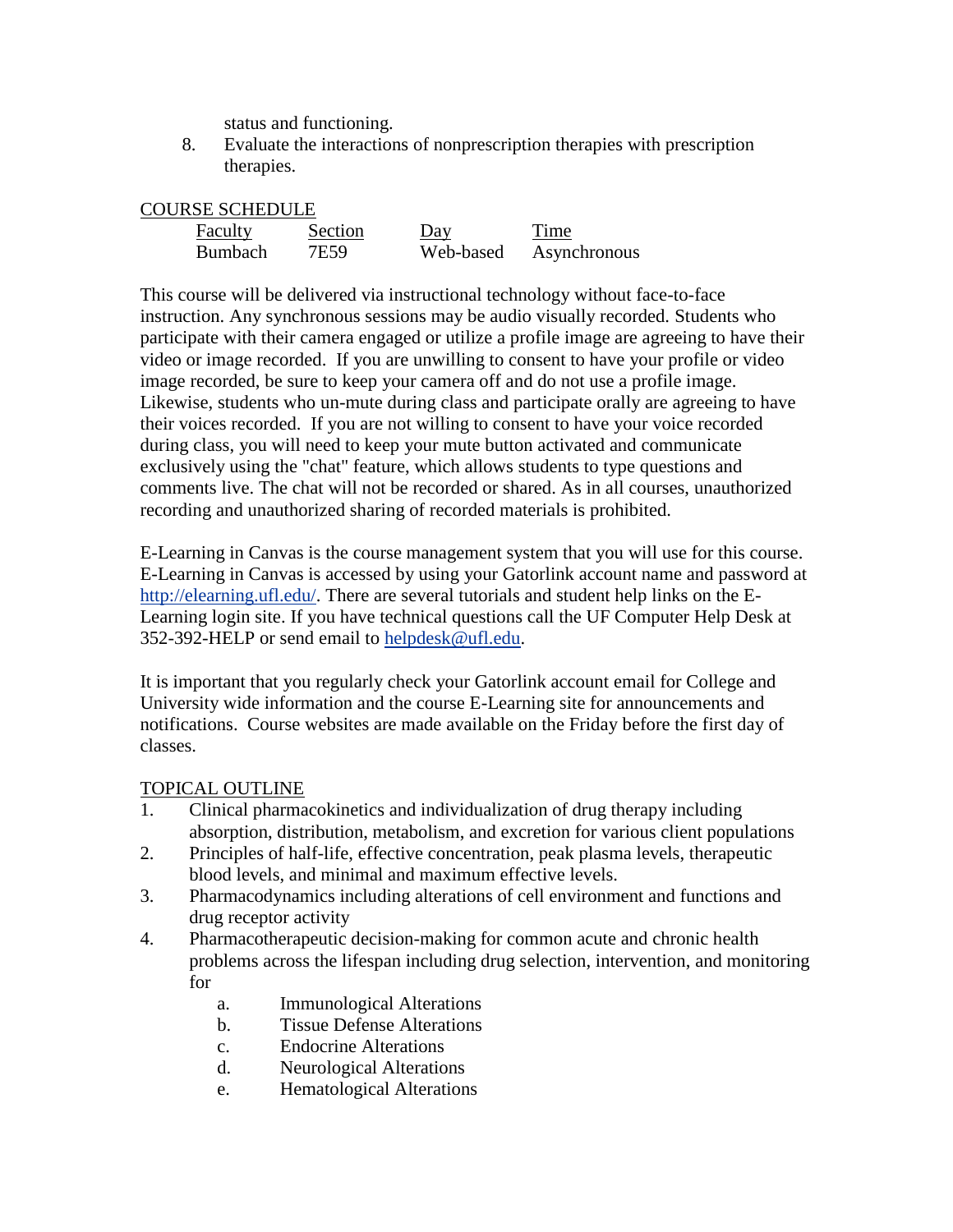- f. Dermatological Alterations
- g. Cardiovascular Alterations
- h. Respiratory Alterations
- i. Gastrointestinal Alterations
- j. Musculoskeletal Alterations
- k. Genitourinary Alterations
- l. Affective and Cognitive Alterations
- 5. Therapeutic response to pharmacological agents
- 6. Adverse drug reactions and appropriate interventions.
- 7. Drug interactions based on selected drug categories including drug-drug interactions, drug-food interactions, drug-ethanol/tobacco interactions and drugenvironmental interactions
- 8. Prescriptive practice and dispensing limitations for advanced practice nurses including writing prescriptions, legal authority and restrictions, ethics, and clinical standards.
- 9. Alternative therapies
- 10. Client education and adherence
- 11. Economic implications of drug selection and management on client's lifestyle
- 12. Implications of client's cultural health beliefs and practices on drug selection and monitoring
- 13. Resource utilization

### TEACHING METHODS

Online asynchronous lectures, textbook, written materials, case studies, selected reading, and electronic/online sources.

# LEARNING ACTIVITES

Readings, case study analysis, online resource, and self-reflection, presentations, quizzes, and examinations.

# EVALUATION METHODS/COURSE GRADE CALCULATION

Examinations and written assignments are submitted electronically. No hard copy submissions are accepted.

Evaluation is based upon the following areas:

|                                                | Percentage of Grade |
|------------------------------------------------|---------------------|
| Examinations (3 Exams @ 17% each)              | 51%                 |
| Shadow Health Online Cases (6 Cases @ 4% each) | 24%                 |
| Weekly Assignments (10 $@$ 2.4% each)          | 24%                 |
| Syllabus Quiz                                  | 1%                  |
| Total                                          | 100%                |

Students are expected to participate in the activities and discussion as listed in the course syllabus and on the course website. Timeframes for the posting and receiving of materials are listed in the course materials on Canvas.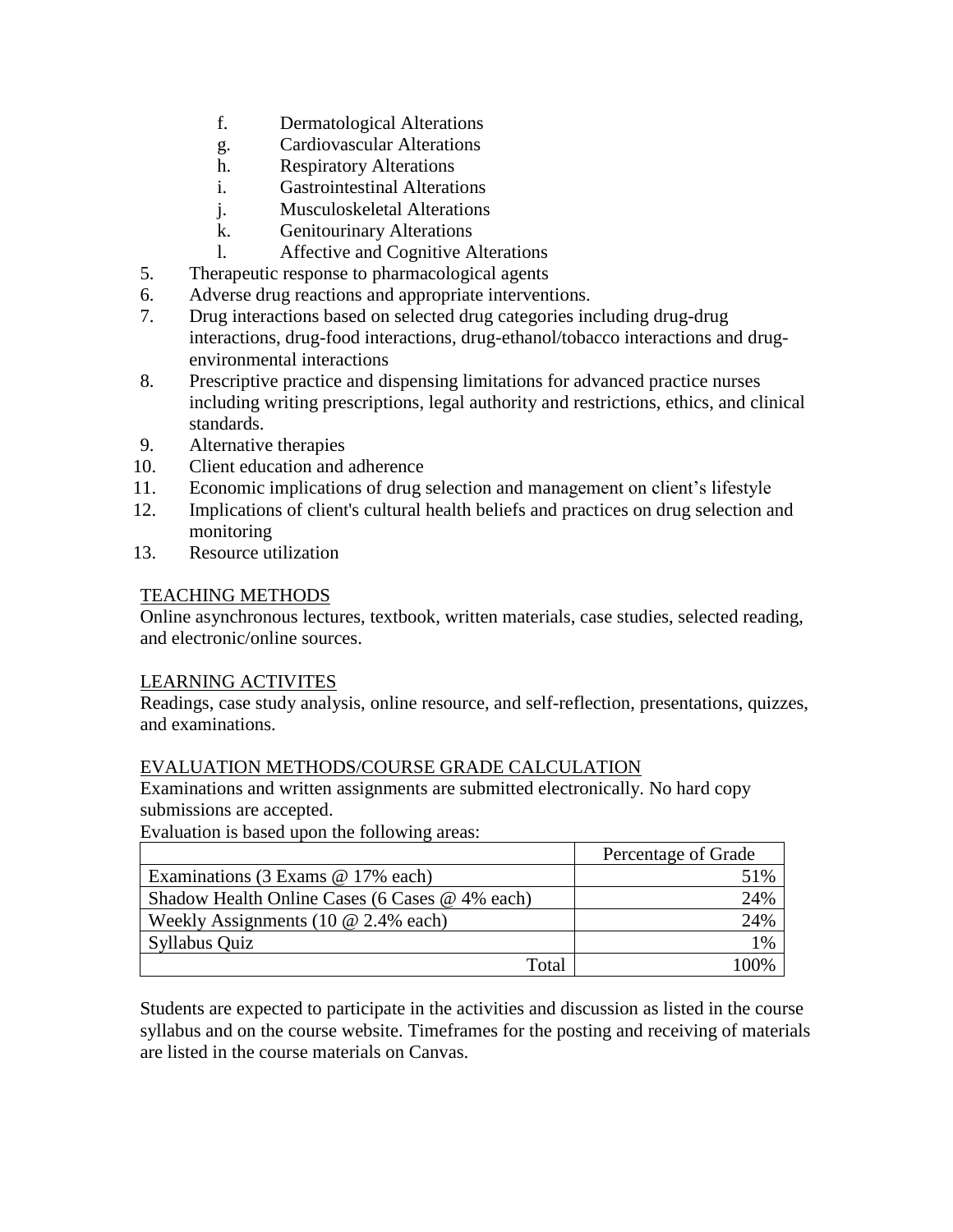#### EVALUATION DETAILS

Exams: There are a total of three, non-cumulative exams during the semester. The exams are available in Canvas and will be proctored by Proctor U. Exams will be graded, and results posted within 72 hours.

Weekly Assignments: Weekly assignments consist of quizzes or online activities. Weekly assignments are available in the Canvas Course Site. Weekly assignments will not be reopened after the due date. Students should contact faculty in advance if an emergency prevents completion of weekly activities within the assigned time (see Make Up Policy). Faculty will consider emergency situations on a case-by-case basis.

Shadow Health Case Studies: Case studies must be done individually. Case studies will have 5% per day deducted for late submissions. Case studies will be graded from the DCE (Digital Clinical Experience) score as generated by Shadow Health.

#### CLASS ATTENDANCE

Students are responsible for meeting all academic objectives as defined by the instructor. Students may not attend classes unless they are registered officially or approved to audit with evidence of having paid audit fees. After the end of drop/add, the Office of the University Registrar provides official class rolls/addenda to instructors. Students who do not attend at least one of the first 2 class meetings of a course or laboratory in which they are registered and who have not contacted the academic unit to indicate their intent may be dropped from the course. **Students must not assume that they will automatically be dropped if they fail to attend the first few days of class.** The academic unit will notify students dropped from courses or laboratories by posting a notice in the academic unit office. Students may request reinstatement on a spaceavailable basis if documented evidence is presented. The University recognizes the right of the individual professor to make attendance mandatory. After due warning, professors may prohibit further attendance and then assign a failing grade for excessive absences. Students who have registration changes, at any time during the semester, should verify their registrations before the last day of class of the term. Retroactive drop/add or other registration changes will not be permitted.

Requirements for class attendance and make-up exams, assignments, and other work in this course are consistent with university policies that can be found at: <https://catalog.ufl.edu/graduate/regulations/#text>

This is a challenging and time-consuming course with a strong clinical focus. You will need to devote several hours per week to reading, studying, reviewing all course materials, and listening to the lectures. Please plan carefully to ensure that you can complete the course successfully.

This is a completely asynchronous course. There is no required class attendance. The course is offered in an online format. Any change in these dates will be announced in advance. Your continued enrollment in this course acknowledges agreement with the schedule.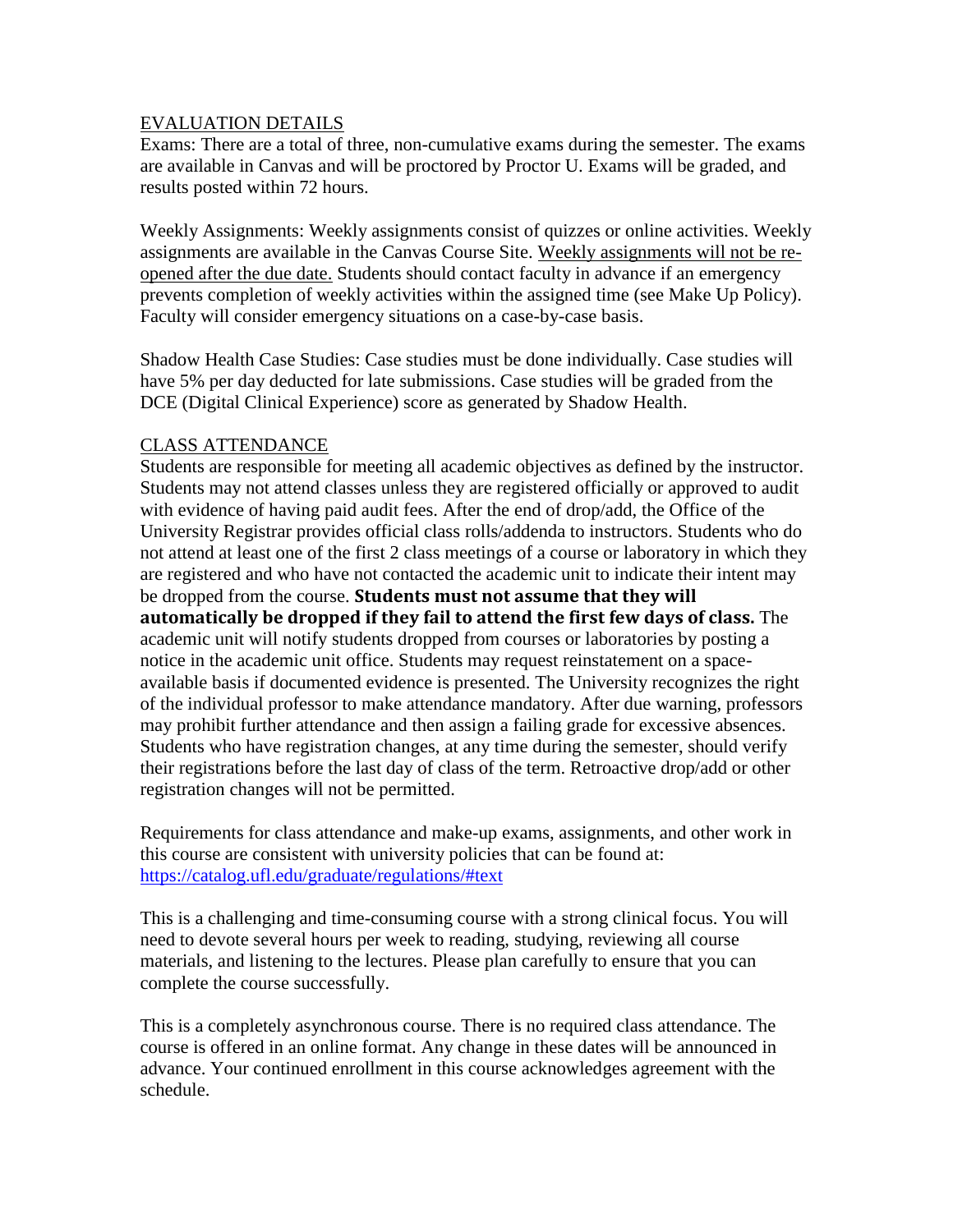If you desire additional face to face time with the instructor, this can be arranged by emailing the professor. Office hours are posted and held weekly.

PLEASE NOTE: Students are expected to complete all assignments within the posted timeframe. If assignments are done early, answers and rationale will be reviewed after the completion date and time. If an illness or emergency is experienced that prevents the student from completing assignments in a timely manner, the student should notify the faculty member as soon as possible. Faculty will consider crisis situations on a case-bycase basis. For additional information about absences and testing, students should refer to attendance policies outlined in the [Student Handbook.](https://nursing.ufl.edu/wordpress/files/2019/08/2019-Student-Handbook.pdf)

### TECHNOLOGY

The College of Nursing utilizes Proctor U, a live proctoring service, for major examinations in graduate web-based online courses to ensure a secure testing environment. See Canvas for more information on Proctor U and how to create an account.

- Each student's computer must follow Policy S1.04, *Student Computer Policy* and must contain a web cam, microphone, and speakers.
- CON IT Support Office will oversee this process and provide technical assistance

# MAKE UP POLICY

Students must schedule and be present at a computer for all scheduled exams. Early testing is not an option. Make-up exams are given only for exceptional circumstances. Students must discuss the absence circumstances with faculty prior to the scheduled exam and a missed exam must be made up within one week. There will be no make up for any of the other assignments.

• Late assignment submission will be deducted 10% each 24 hours after the submission due date, before grading.

### GRADING SCALE/QUALITY POINTS

| A       | $95-100(4.0)$    |                                     | C    | $74-79*(2.0)$    |                       |
|---------|------------------|-------------------------------------|------|------------------|-----------------------|
| $A-$    | 93-94 (3.67)     |                                     | $C-$ | $72-73$ $(1.67)$ |                       |
| $B+$    | $91 - 92$ (3.33) |                                     | $D+$ | $70-71$ $(1.33)$ |                       |
| B.      | $84-90$ $(3.0)$  |                                     | D    | $64-69$ $(1.0)$  |                       |
| $B-$    | $82-83$ $(2.67)$ |                                     | D-   | $62-63$ $(0.67)$ |                       |
| $C_{+}$ | 80-81 (2.33)     |                                     | E    |                  | $61$ or below $(0.0)$ |
|         |                  | $* 74$ is the minimal passing grade |      |                  |                       |

74 is the minimal passing grade

For more information on grades and grading policies, please refer to University's grading policies:<https://catalog.ufl.edu/graduate/regulations/>

### COURSE EVALUATION

Students are expected to provide professional and respectful feedback on the quality of instruction in this course by completing course evaluations online via GatorEvals. Guidance on how to give feedback in a professional and respectful manner is available at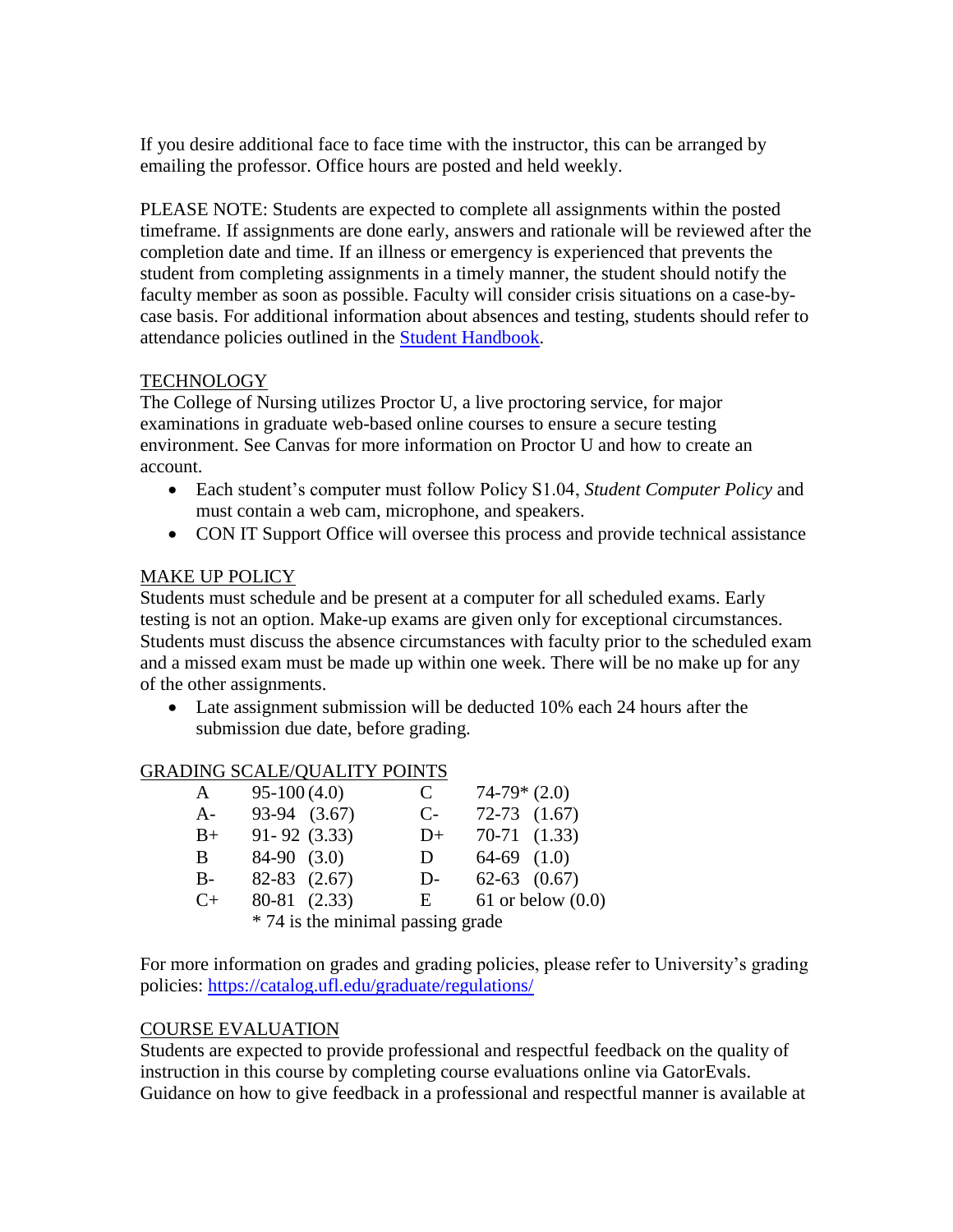[https://gatorevals.aa.ufl.edu/students/.](https://gatorevals.aa.ufl.edu/students/) Students will be notified when the evaluation period opens and can complete evaluations through the email they receive from GatorEvals, in their Canvas course menu under GatorEvals, or via [https://ufl.bluera.com/ufl/.](https://ufl.bluera.com/ufl/) Summaries of course evaluation results are available to students at [https://gatorevals.aa.ufl.edu/public-results/.](https://gatorevals.aa.ufl.edu/public-results/)

#### ACCOMMODATIONS DUE TO DISABILITY

Students with disabilities requesting accommodations should first register with the Disability Resource Center (352-392-8565,<https://disability.ufl.edu/> ) by providing appropriate documentation. Once registered, students will receive an accommodation letter which must be presented to the instructor when requesting accommodation. Students with disabilities should follow this procedure as early as possible in the semester.

### PROFESSIONAL BEHAVIOR

The College of Nursing expects all Nursing students to be professional in their interactions with patients, colleagues, faculty, and staff and to exhibit caring and compassionate attitudes. These and other qualities will be evaluated during patient contacts and in other relevant settings by both faculty and peers. Behavior of a Nursing student reflects on the student's individual's ability to become a competent professional Nurse. Attitudes or behaviors inconsistent with compassionate care; refusal by, or inability of, the student to participate constructively in learning or patient care; derogatory attitudes or inappropriate behaviors directed at patients, peers, faculty or staff; misuse of written or electronic patient records (e.g., accession of patient information without valid reason); substance abuse; failure to disclose pertinent information on a criminal background check; or other unprofessional conduct can be grounds for disciplinary measures including dismissal.

*As students in the health professions at UF Health, you are expected to promote safety and a culture of care and concern for each other and for patients. Across our academic health center's missions of research, teaching and patient care, nursing students must lead by example and take individual responsibility for modeling healthy habits and behaviors to minimize the spread of COVID-19. Failure to comply with the established public health measures, both on and off campus, is considered a serious breach of professional conduct***.** 

### UNIVERSITY POLICY ON ACADEMIC MISCONDUCT

Academic honesty and integrity are fundamental values of the University community. Students should be sure that they understand the UF Student Honor Code at <https://sccr.dso.ufl.edu/policies/student-honor-code-student-conduct-code/> . Students are required to provide their own privacy screen for all examination's administered to student laptops. No wireless keyboards or wireless mouse/tracking device will be permitted during examinations.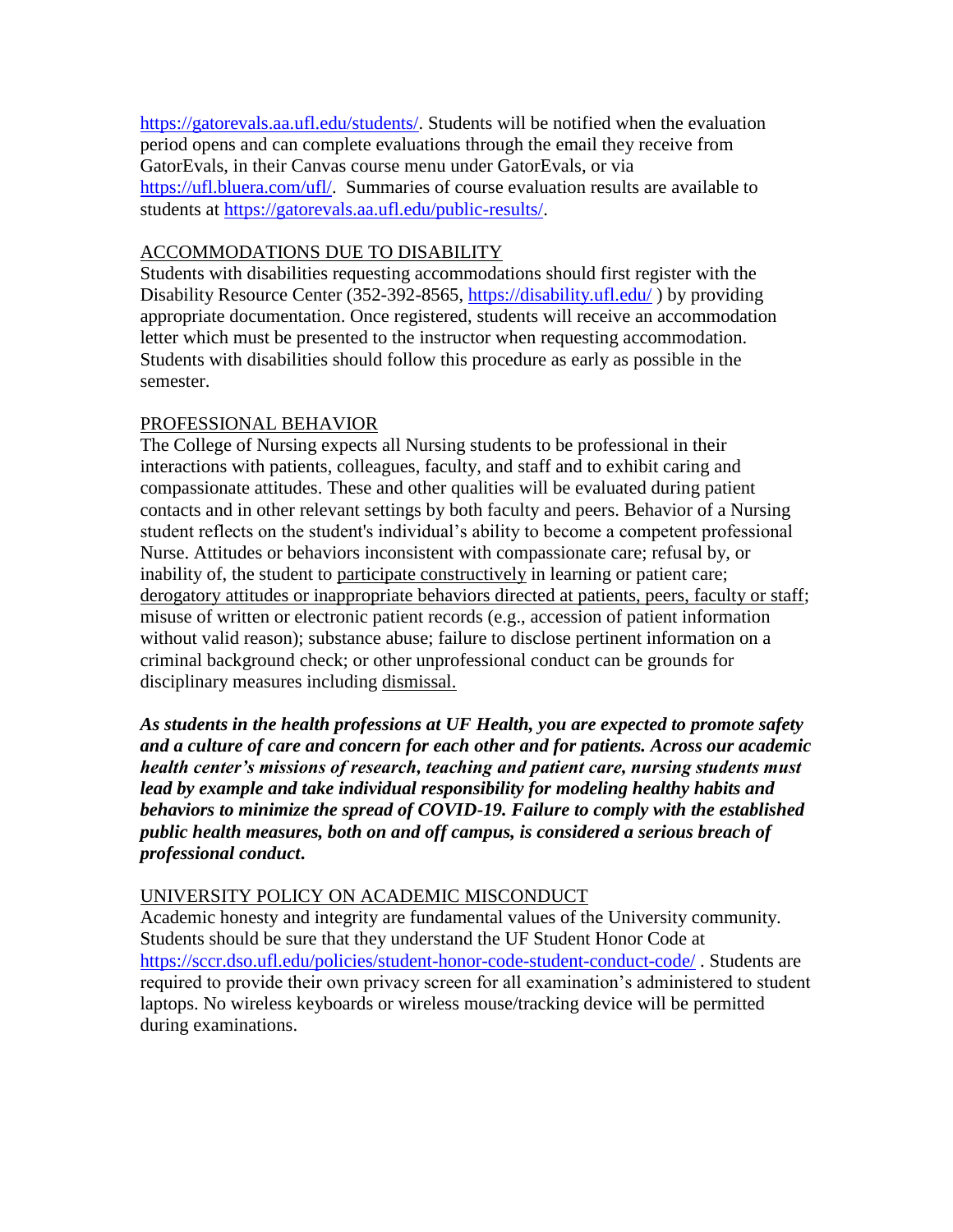# UNIVERSITY AND COLLEGE OF NURSING POLICIES

Please see the College of Nursing website for student policies [\(http://students.nursing.ufl.edu/currently-enrolled/student-policies-and-handbooks/\)](http://students.nursing.ufl.edu/currently-enrolled/student-policies-and-handbooks/) and a full explanation of each of the university policies – [\(http://students.nursing.ufl.edu/currently-enrolled/course-syllabi/course-policies\)](http://students.nursing.ufl.edu/currently-enrolled/course-syllabi/course-policies) UF Grading Policy Religious Holidays Counseling and Mental Health Services Student Handbook Faculty Evaluations Student Use of Social Media

# REQUIRED TEXTBOOKS

Rosenthal, L. D., & Burchum, J. R. (2021). *Lehne's pharmacotherapeutics for advanced practice providers, 2nd Edition*. St. Louis, MO: Elsevier. ISBN: 9780323554954

Shadow Health. (2021). *Digital Clinical Experience, Advanced Pharmacology DCE*. [Software]. ISBN: 978-0-98-978886-1. Available from [http://www.shadowhealth.com](http://www.shadowhealth.com/)

- Pin: **2195-4483-7110-3120**
- Student Account Setup: Students can create their accounts by visiting http://app.shadowhealth.com/ and enrolling in your course with this course specific. More information is available on the Canvas page.

Required electronic source: Clinical Pharmacology online, accessed via the Health Science Center Website: https://www.clinicalkey.com/pharmacology/

Reading assignments also consist of web links and other supplemental materials. These are available on the course web site for each week. Be sure to study these materials in addition to your text and pharmacology database.

### RECOMMENDED TEXTBOOKS

The advanced health assessment text and pathophysiology text may be referenced if needed. Handheld pharmacology software is HIGHLY recommended as you will use this throughout your career. Epocrates, Lexi-Drugs, and the Clinical Pharmacology mobile app are examples. Choose the software you prefer and practice using it as you answer questions and look up medications throughout this course. Please remember, there is a lot of information online that is credible and non-credible, and it is our responsibility to be able to determine if this is the case with all the information taken from the web.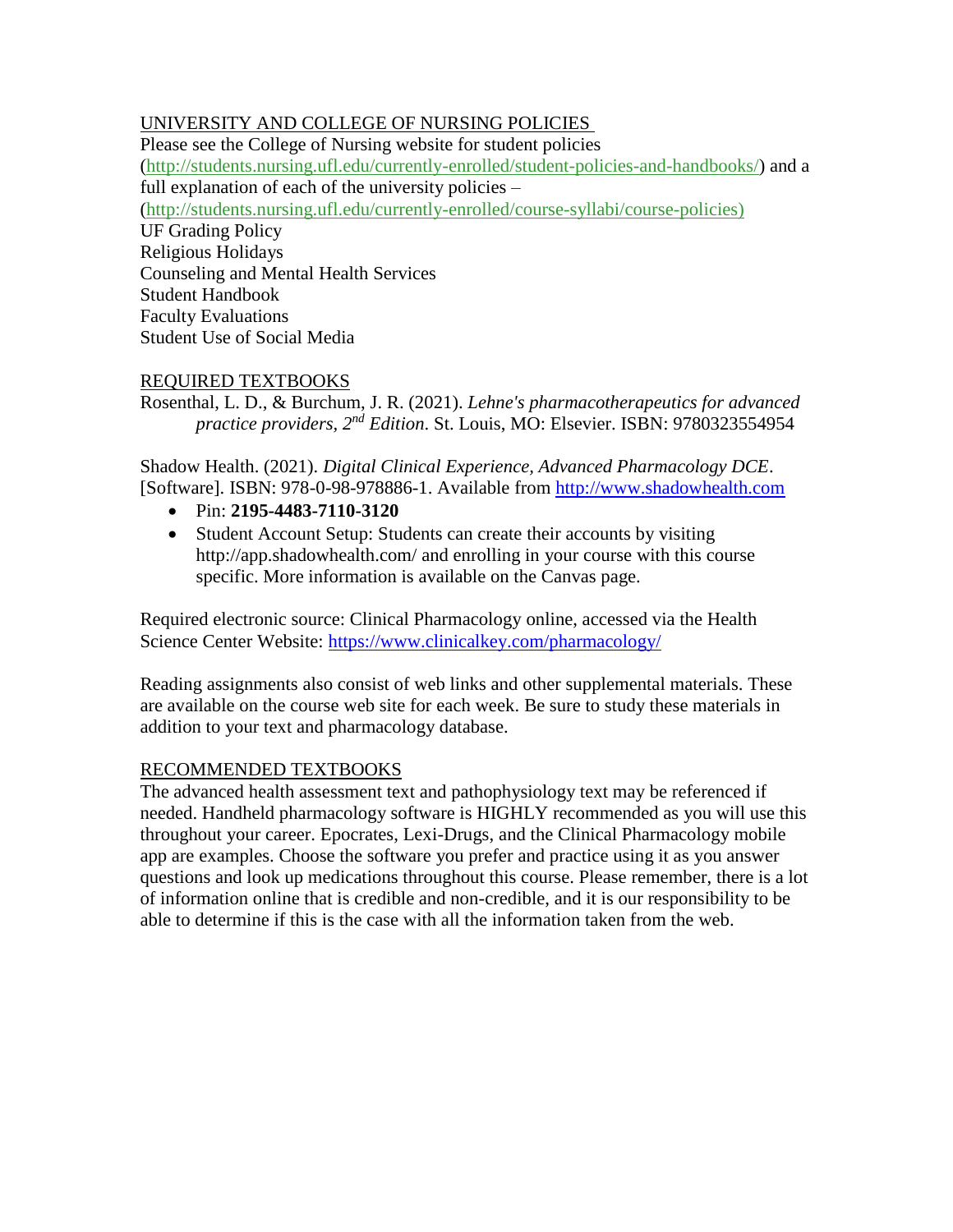# WEEKLY CLASS SCHEDULE

| <b>DATE</b> | <b>TOPIC/EVALUATION</b>                                   | <b>READINGS</b> | <b>Program Outcomes</b>  |
|-------------|-----------------------------------------------------------|-----------------|--------------------------|
| Week 01     | Introduction to Pharmacology (I)                          | Unit 1-3, 8     | 1, 2, 3, 4, 5, 9, 10, 11 |
|             | Basic principles of pharmacology (II)<br>$\bullet$        |                 |                          |
| May 10-14   | Drug therapy across the lifespan (III)                    |                 |                          |
|             | Substance Use Disorders (VIII)                            |                 |                          |
|             |                                                           |                 |                          |
|             | <b>Shadow Health: Advanced Pharmacology Orientation;</b>  |                 |                          |
|             | <b>Conversation Concept Lab (Rachel Adler)</b>            |                 |                          |
|             |                                                           |                 |                          |
|             | Syllabus Quiz: Due May 14, by 11:55pm                     |                 |                          |
|             | (*Note: Assignment due dates are on Friday of their       |                 |                          |
| Week 02     | respective week, by 11:55pm)                              | <b>Unit 4-7</b> | 1, 2, 3, 4, 5, 9, 10, 11 |
|             | Peripheral nervous system drugs (IV)<br>$\bullet$         |                 |                          |
| May 17-21   | Central nervous system drugs (V)                          |                 |                          |
|             | Drugs for pain (VI)                                       |                 |                          |
|             | Psychotherapeutic drugs (VII)                             |                 |                          |
|             | <b>Shadow Health Online Case 01: Focused Exam: Pain</b>   |                 |                          |
|             | Management (Tanner Bailey): Due May 21, by 11:55pm        |                 |                          |
|             | (Grade from DCE)                                          |                 |                          |
|             |                                                           |                 |                          |
|             | Weekly Assignment: Quiz 1: Due May 21, by 11:55pm         |                 |                          |
| Week 03     | Drugs that affect the heart, blood vessels, blood, and    | Unit 9          | 1, 2, 3, 4, 5, 9, 10, 11 |
|             | blood volume $(IX)$                                       |                 |                          |
| May 24-28   |                                                           |                 |                          |
|             | <b>Shadow Health: Antihypertensive Lab</b>                |                 |                          |
|             |                                                           |                 |                          |
|             | <b>Weekly Assignment: Online Prescription Assignment:</b> |                 |                          |
|             | Due May 28, by 11:55pm                                    |                 |                          |
|             |                                                           |                 |                          |
|             | Weekly Assignment: Quiz 2: Due May 28, by 11:55pm         |                 |                          |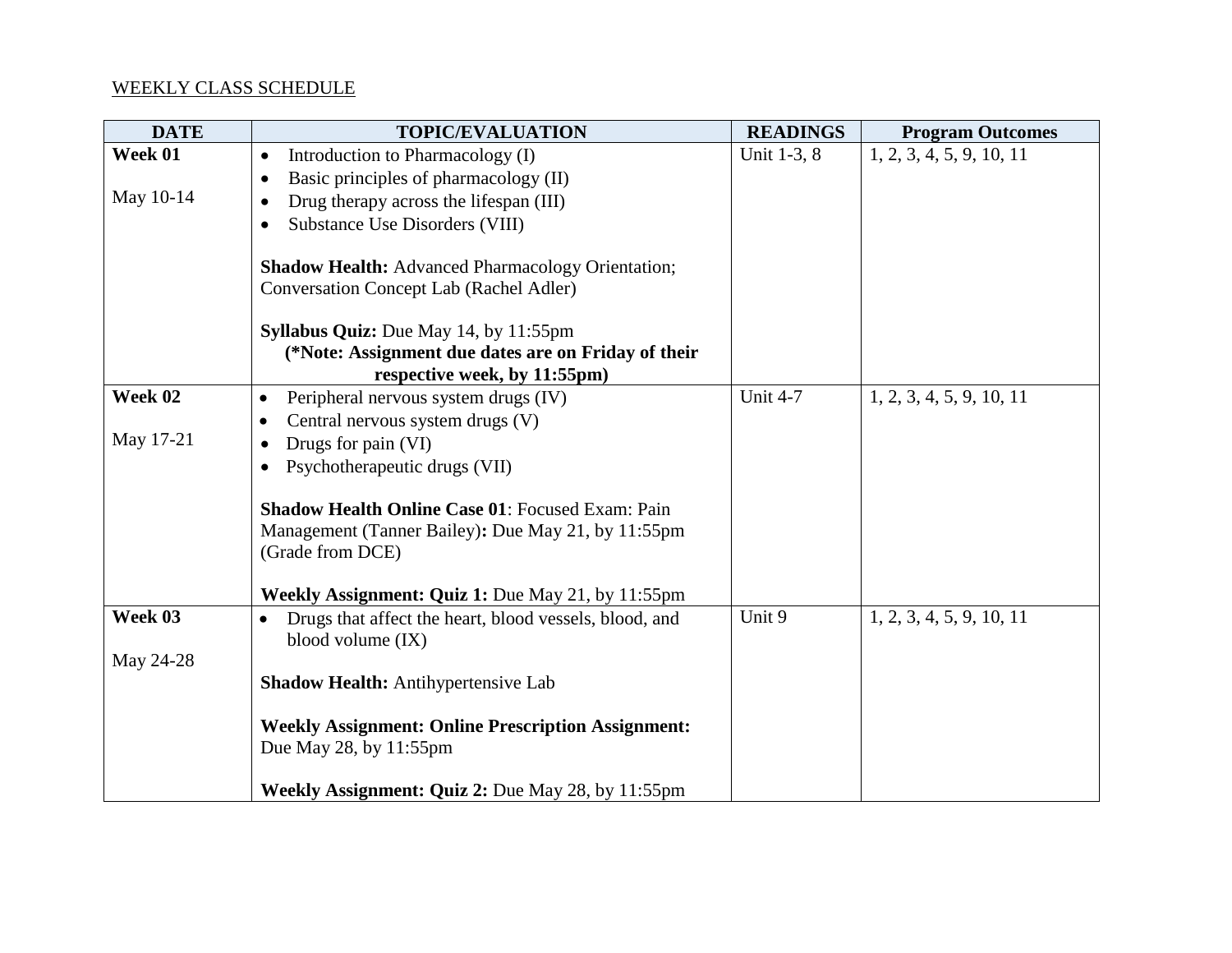| Week 04           | <b>Exam #1:</b> Due June 2, by $5:00 \text{pm}$                              |                   |                          |  |
|-------------------|------------------------------------------------------------------------------|-------------------|--------------------------|--|
|                   | <b>Content:</b> Weeks 1-3                                                    |                   |                          |  |
| June 1-4          | Test dates/times: June 1, 8am - June 2, 5pm                                  |                   |                          |  |
|                   | • Drugs for endocrine disorders $(X)$                                        | Unit 10           | 1, 2, 3, 4, 5, 9, 10, 11 |  |
| Holiday: May 31   |                                                                              |                   |                          |  |
|                   | Shadow Health: Antidiabetic Concept Lab                                      |                   |                          |  |
|                   |                                                                              |                   |                          |  |
|                   | Weekly Assignment: Quiz 3: Due June 4, by 11:55pm                            |                   |                          |  |
| Week 05           | Women's Health (XI)<br>$\bullet$                                             | <b>Unit 11-12</b> | 1, 2, 3, 4, 5, 9, 10, 11 |  |
|                   | Men's Health (XII)<br>$\bullet$                                              |                   |                          |  |
| June 7-11         |                                                                              |                   |                          |  |
|                   | <b>Shadow Health Online Case 02: Focused Exam:</b>                           |                   |                          |  |
|                   | Hypertension and Type 2 Diabetes (Arun Patel): Due June                      |                   |                          |  |
|                   | 11, by 11:55pm (Grade from DCE)                                              |                   |                          |  |
|                   |                                                                              |                   |                          |  |
|                   | <b>Weekly Assignment: Quiz 4: Due June 11, by 11:55pm</b>                    |                   |                          |  |
| Week 06           | Antiinflammatory, antiallergic, and immunologic drugs<br>$\bullet$<br>(XIII) | <b>Unit 13-14</b> | 1, 2, 3, 4, 5, 9, 10, 11 |  |
| June 14-18        | Drugs for bone and joint disorders (XIV)<br>$\bullet$                        |                   |                          |  |
|                   | <b>Weekly Assignment: Online Cardiac Assignment Due June</b>                 |                   |                          |  |
|                   | 18, by 11:55pm                                                               |                   |                          |  |
| <b>June 21-25</b> | <b>Summer Break</b>                                                          |                   |                          |  |
| Week 07           | Respiratory tract drugs (XV)<br>$\bullet$                                    | Unit 15           | 1, 2, 3, 4, 5, 9, 10, 11 |  |
|                   |                                                                              |                   |                          |  |
| June 28-July 2    | <b>Shadow Health: Anti-Asthmatic Concept Lab</b>                             |                   |                          |  |
|                   | <b>Shadow Health Online Case 03: Focused Exam:</b>                           |                   |                          |  |
|                   | Community-Acquired Pneumonia (Anita Douglas): Due July                       |                   |                          |  |
|                   | 2, by 11:55pm (Grade from DCE)                                               |                   |                          |  |
|                   | Weekly Assignment: Quiz 05: Due July 2, by 11:55pm                           |                   |                          |  |